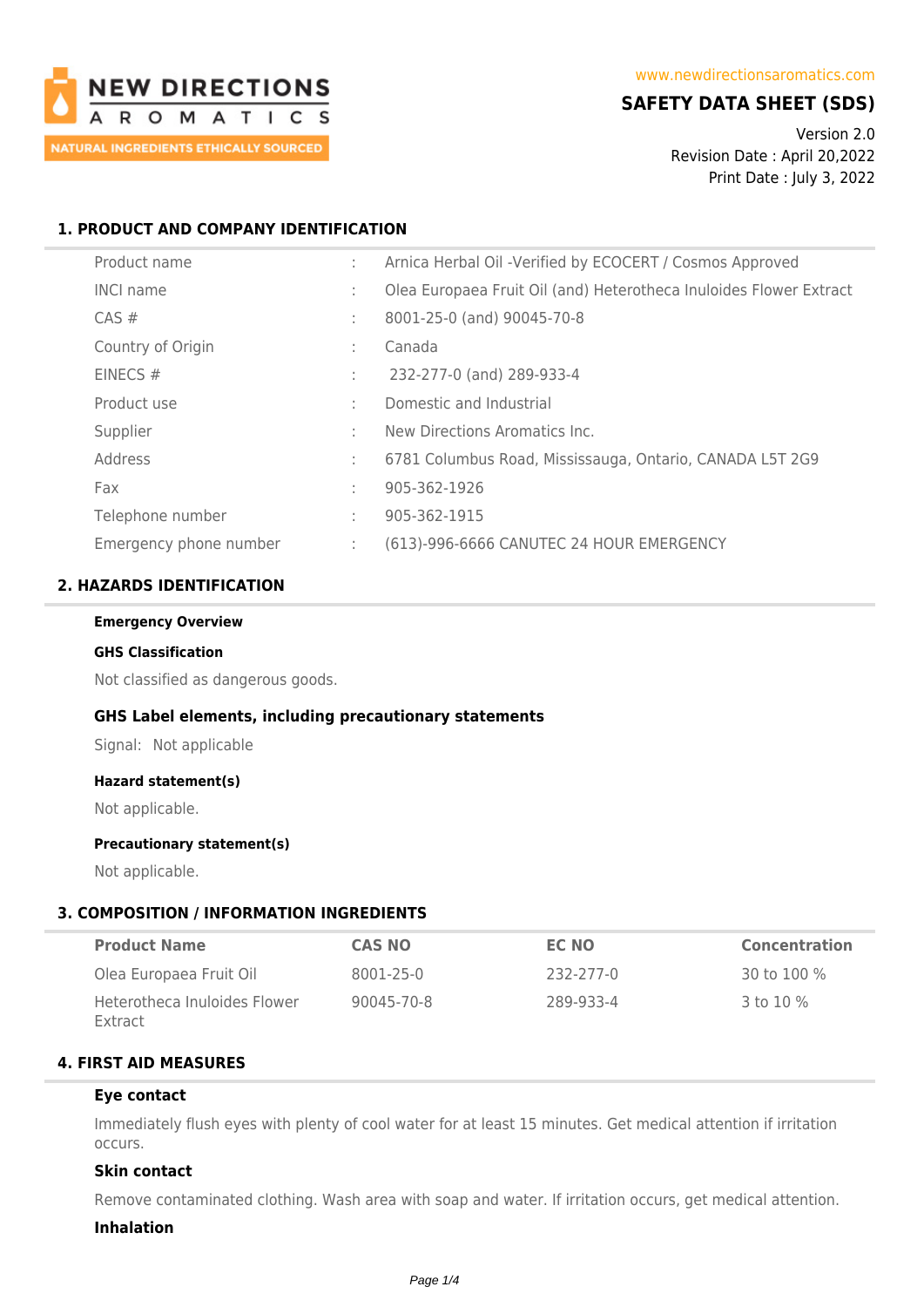If inhaled, removed to fresh air. Get medical attention if symptoms appear.

### **5. FIRE FIGHTING MEASURES**

### **Suitable extinguishing media**

Foam. Dry Powder. Carbon dioxide.

#### **Unsuitable extinguishing media**

Direct water jet.

#### **Special protective equipment and precautions for fire-fighters**

Wear proper protective equipment. Exercise caution when fighting any chemical fire. Use water spray or fog for cooling exposed containers.

### **Special hazards arising from the substance or its combustible products**

Hazardous decomposition products may be formed at extreme heat or if burned.

#### **Resulting gases**

Carbon oxides.

#### **6. ACCIDENTAL RELEASE MEASURES**

#### **Personal precautions, protective equipment and emergency procedures.**

Equip clean crew with proper protection. Respiratory protection equipment may be necessary.

#### **Environmental precautions**

Prevent entry to sewers and public waters. Notify authorities if product enters sewers or public waters.

#### **Methods and materials for containment and cleaning up**

Clean up any spills as soon as possible, using an absorbent material to collect it. Use suitable disposal containers.

### **7. HANDLING AND STORAGE**

#### **Precautions for safe handling**

No direct lighting. No smoking. Ensure prompt removal from eyes, skin and clothing. Wash hands and other exposed areas with mild soap and water before eating, drinking or smoking and when leaving work. Handle in accordance with good industrial hygiene and safety procedures.

#### **Conditions for safe storage, including any incompatibilities**

Provide local exhaust or general room ventilation to minimize dust and/or vapour concentrations. Keep container closed when not in use.

### **8. EXPOSURE CONTROLS AND PERSONAL PROTECTION**

### **Eyes**

Use tightly sealed goggles.

## **Skin**

If skin contact or contamination of clothing is likely, protective clothing should be worn. Use protective gloves.

## **Respiratory**

In case of insufficient ventilation, wear suitable respiratory equipment.

## **9. PHYSICAL AND CHEMICAL PROPERTIES**

| Appearance | Pale to Dark Yellow Green Clear Oily Liquid. |
|------------|----------------------------------------------|
| Odor       | Characteristic balsamic oily odor.           |
| – pH       | Not available.                               |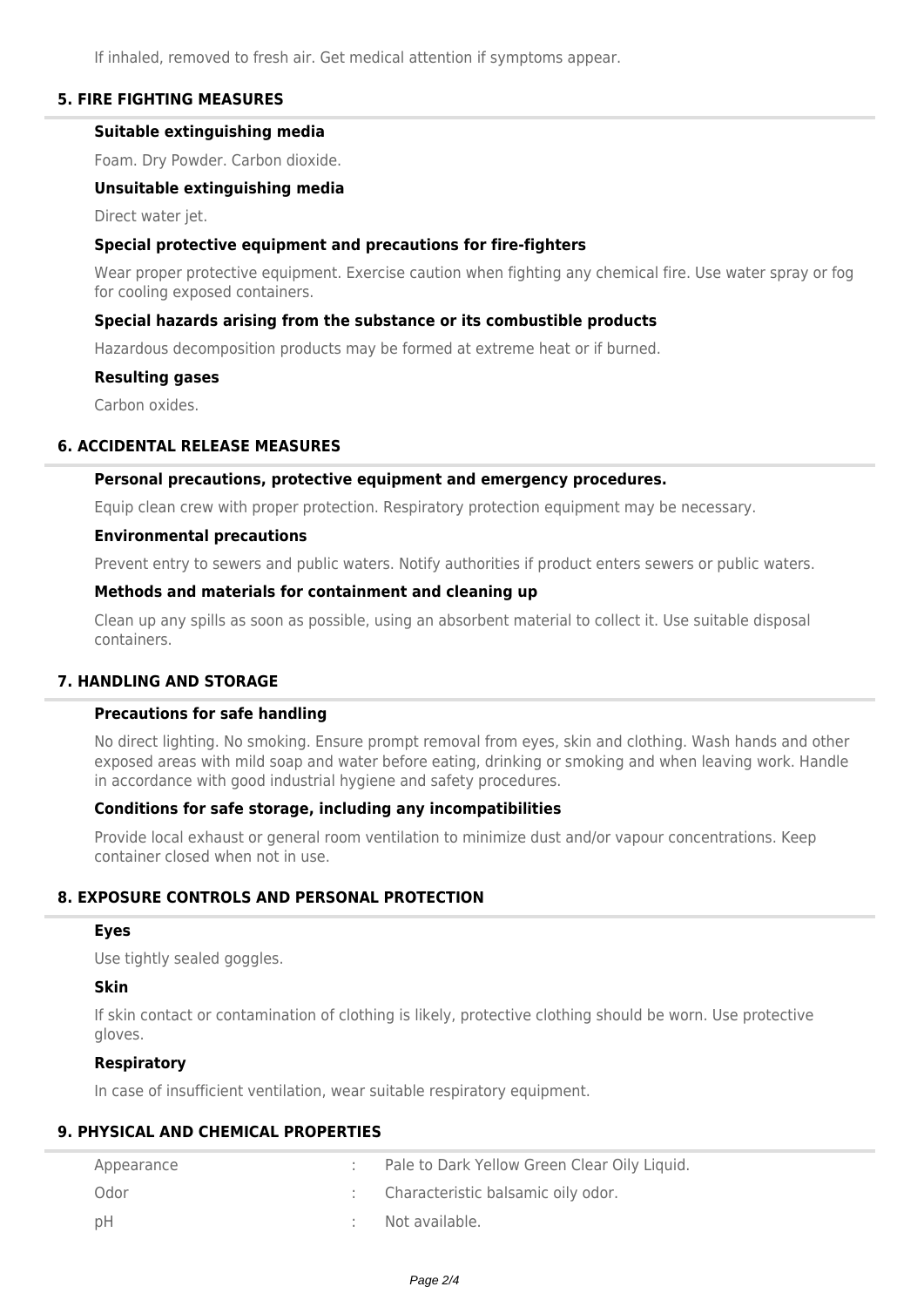| Flash point      | $>300^{\circ}$ C       |
|------------------|------------------------|
| Solubility (ies) | Insoluble in water.    |
| Refractive index | 1.4650 - 1.4750 @ 20°C |

## **10. STABILITY AND REACTIVITY**

### **Reactivity**

This material presents no significant reactivity hazard.

#### **Chemical stability**

Chemically stable.

### **Possibility of hazardous reactions**

Hazardous polymerization will not occur.

### **Conditions to avoid**

Avoid sparks, flame and other heat sources.

#### **Incompatible materials**

Strong oxidizing agents.

### **Hazardous decomposition products**

Carbon Oxides.

## **11. TOXICOLOGICAL INFORMATION**

### **Acute toxicity**

Not available.

### **Carcinogenicity**

None of the components of this material are listed as a carcinogen.

#### **Skin contact**

Adverse skin effects should be prevented by normal care and personal hygiene.

### **Eye contact**

Possible irritation should be prevented by wearing safety glasses.

### **12. ECOLOGICAL INFORMATION**

#### **Ecotoxicity**

Avoid any pollution of ground, surface or underground water.

#### **Persistence and degradability**

Not available.

#### **Bio - accumulative potential**

Not available.

### **Mobility in soil**

Not available.

### **Other adverse effects**

Not available.

### **13. DISPOSAL CONSIDERATION**

Dispose of product in accordance with local, state or provincial and federal regulations. Check with local municipal authority to ensure compliance.

### **14. TRANSPORT INFORMATION**